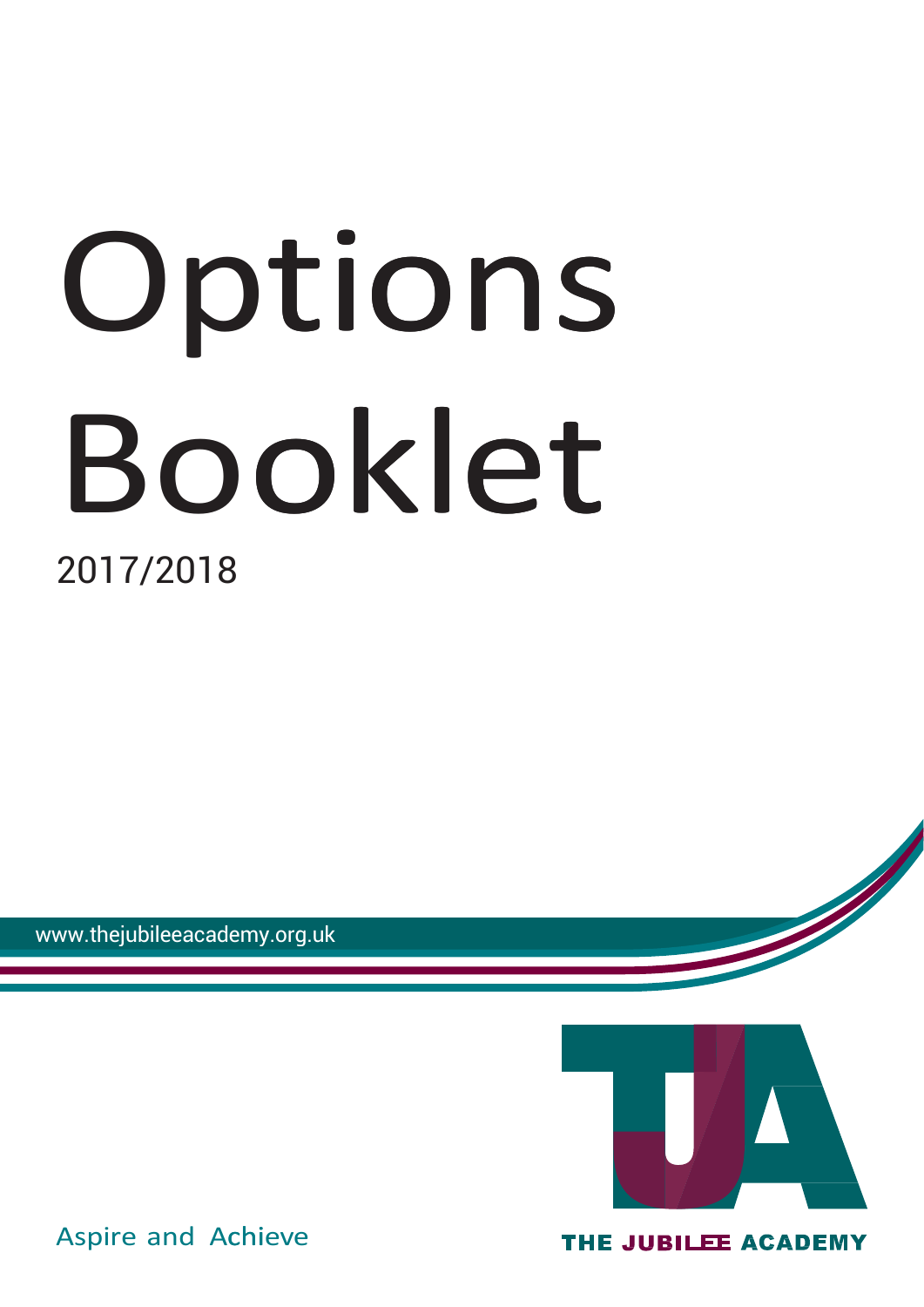# GCSE Physical Education

#### Who is it suitable for?

GCSE Physical Education suitable for both boys and girls who already enjoy and have a good background and ability in PE. However, physical excellence should not be seen as the only reason for choosing this subject. The opportunity to take part in more PE is a great incentive but students who choose this option are expected to put as much effortinto the theory work as they do in the practical sessions.

GCSE in Physical Education requires you to develop your knowledge and understanding of how a healthy, active lifestyle contributes to the growth and development of body systems, and structures (including the cardiovascular, muscular, respiratory and skeletal systems), as well as general wellbeing.

#### Unit 1: The Theory of Physical Education

40% of the total GCSE. This unit is assessed through an exam. The exam is 1 hour 30 minutes and will include multiple choice, short answer and longer-answer questions.

#### Unit 2: Performance in Physical Education

60% of the total GCSE. This unit is assessed under controlled conditions.



The aims and objectives of this qualification are to enable students to:

- develop and extend their knowledge and understanding of specified key events, periods and societies in local, British, and wider world history; and of the wide diversity of human experience
- engage in historical enquiry to develop as independent learners and as critical and reflective thinkers
- develop the ability to ask relevant questions about the past, to investigate issues critically and to make valid historical claims by using a range of sources in their historical context
- develop an awareness of why people, events and developments have been accorded historical significance and how and why different interpretations have been constructed about them
- organise and communicate their historical knowledge and understanding in different ways and reach substantiated conclusions.

This GCSE complies with the requirements specified by the Department for Education (DfE) in its document History GCSE subject content (published April 2014). This requires students to study, as a minimum:

- two depth studies, each covering a substantial and short time span: one must be a British depth study from the medieval (500–1500), early modern (1450–1700) or modern (1750–present) eras, the other must be a European or wider-world depth study from an era different to the British depth study
- a period study of at least 50 years from any of the eras
- the historic environment through the study of a particular site in its historical context
- a thematic study involving the study of people, events and developments drawn from all three eras defined above.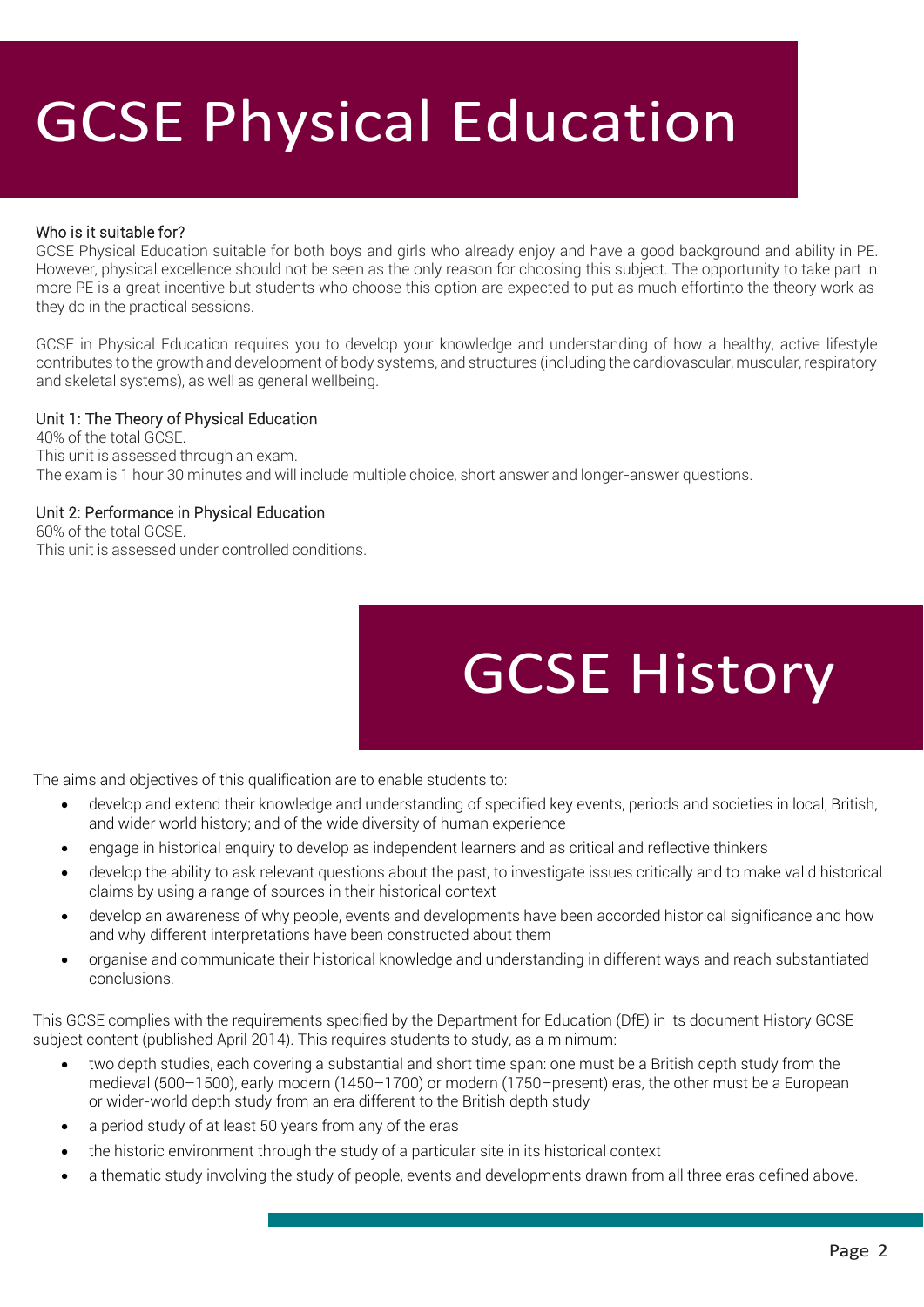### BTEC First Award in Health and Social Care

The Pearson BTEC Level 1/Level 2 First Award in Health and Social Care has been developed to provide an engaging introduction to the sector for learners aged 14 years and above. It has been designed primarily for young people aged 14 to 19 who may wish to explore a vocational route throughout Key Stage 4, but it is also suitable for other learners who want a vocationally focused introduction to this area of study. It has been developed to:

- give learners the opportunity to gain a broad understanding and knowledge of the health and social care sector
- give learners a more focused understanding of health and social care through the selection of optional specialist units
- give learners the opportunity to develop a range of personal skills and techniques, through the selection of units that are essential for successful performance in working life
- give opportunities for learners to achieve a nationally recognised level 1/level 2 health and social care qualification
- support progression into a more specialised level 3 vocational or academic course or into an apprenticeship.

The Pearson BTEC Level 1/Level 2 First Award in Health and Social Care provides an engaging, robust, broad-based introduction to the sector. The qualification builds on learning from Key Stage 3 for those who may wish to explore a vocational route throughout Key Stage 4. It also provides a good introduction to Health and Social Care for learners in post-16 education, and brings together learning at levels 1 and 2 to ensure that every learner taking the qualification completes it with a level of understanding and skill on which to build at a later date. It presents knowledge, skills and understanding in a meaningful work-related context, to allow learners to understand theory and application.

The first core unit of this qualification, which is externally assessed, provides learners with a solid foundation in human lifespan development. Learners will also gain an appreciation of the importance of health and social care values in the sector from the second core unit.

This qualification is intended for level 2 learners, with level 1 achievement possible, where appropriate, for some learners. This qualification also signposts links to the GCSE English and mathematics criteria to help improve learners' literacy and numeracy.

This qualification contains a range of optional specialist units, to accommodate a wide range of learners' needs and interests, from Unit 5: Promoting Health and Wellbeing to Unit 8: Individual Rights in Health and Social Care.

All learners will have the opportunity to experience the vocational elements of the programme, and develop practical skills, such as demonstrating health and social care values that will help prepare learners for the world of work.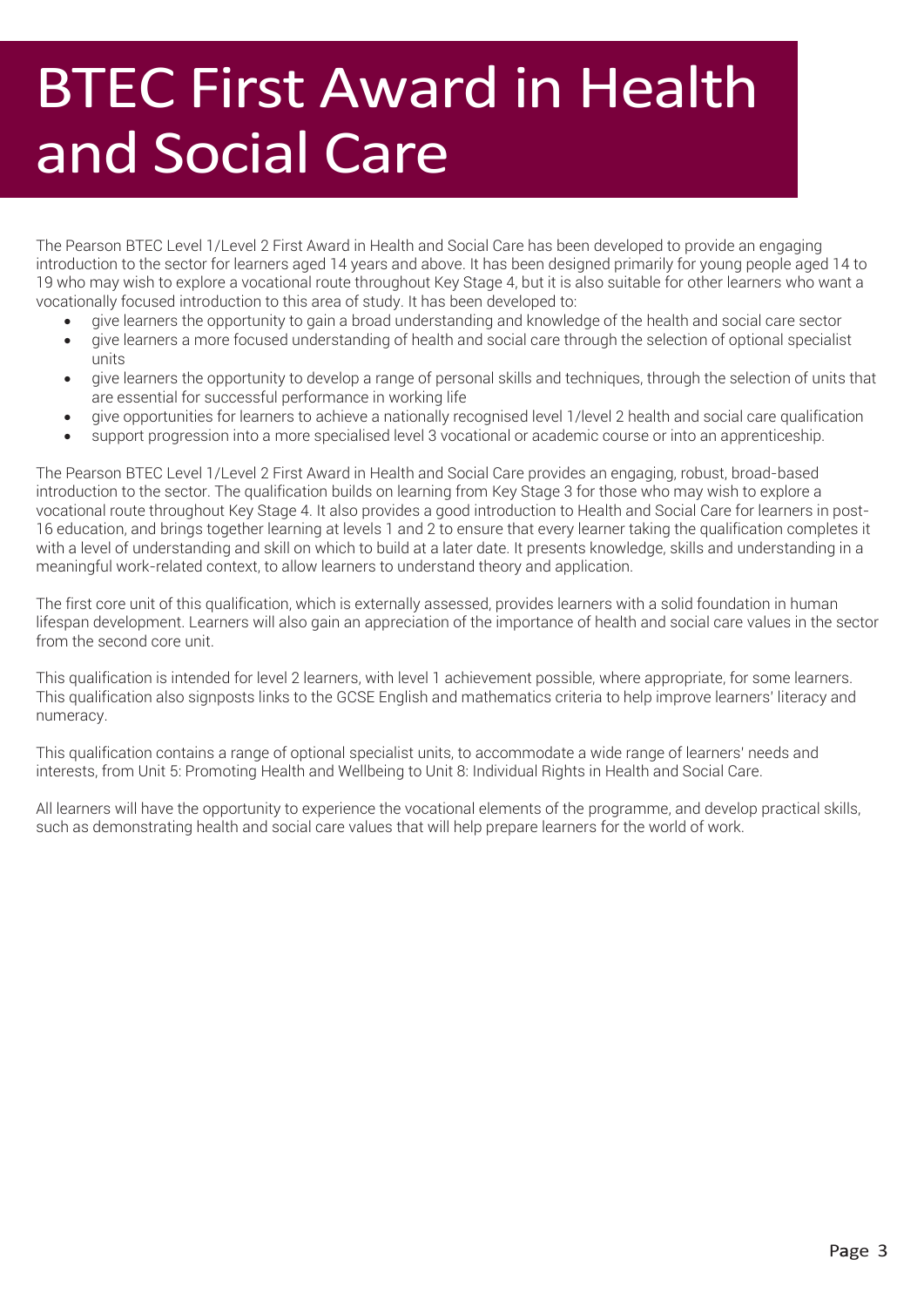### BTEC First Award in Children's Play, Learning and Development

The rationale for all qualifications in the BTEC First in Children's Play, Learning and Development suite is to:

- inspire and enthuse learners to consider a career in early years, or related sectors, where knowledge of child development is relevant
- give learners the opportunity to gain a broad knowledge and understanding of, and develop skills in, the early years sector, for example, of child development and using play to promote child development
- support progression to a more specialised level 3 vocational or academic course, such as in early years, health and social care or psychology, or an apprenticeship
- give learners the potential opportunity, in due course, to enter employment.

The smallest qualification in the suite is the Edexcel BTEC Level 1/Level 2 First Award (120-guided-learning-hour (GLH)) qualification. This qualification has been developed to provide an engaging and stimulating introduction to the world of early years for learners aged 14 and over.

All of the units in this qualification are compulsory to ensure that learners develop a broad and comprehensive understanding of the early years sector, taking into account the recent Nutbrown review (June 2012) and its recommendations for content within early years qualifications, including the importance of:

- child development for the 0 to 7 age range which is reflected in the birth up to eight years focus in this qualification, particularly in Unit 1: Patterns of Child Development
- play as a route of children's learning, which forms the basis of early years frameworks, such as the Early Years Foundation Stage (England) and Foundation Phase (Wales) – which is covered in Unit 2: Promoting Children's Development Through Play
- inclusive practice and empowering children, as well as the key person within early years settings which is covered in Unit 3: The Principles of Early Years Practice.

It has been developed to reflect recent thinking and research in the sector, including the importance of having knowledge and understanding of child development for the age range from birth up to 8 years (i.e. 7 years and 11 months). Within the units, this is broken down into age ranges relevant for that particular unit area for clarity for learners at this level.

For example, in Unit 1, the age ranges are broken down into categories (birth up to 12 months, 12 months up to 3 years, 3 years up to 5 years and 5 years up to 8 years) and further details the key developmental milestones within them. In Unit 2, the age ranges reflect the common groupings found within early years settings (such as the under 2s play room).

These key content areas cover the essential knowledge and understanding that learners need to progress to other qualifications and apprenticeships within the sector and also more broadly.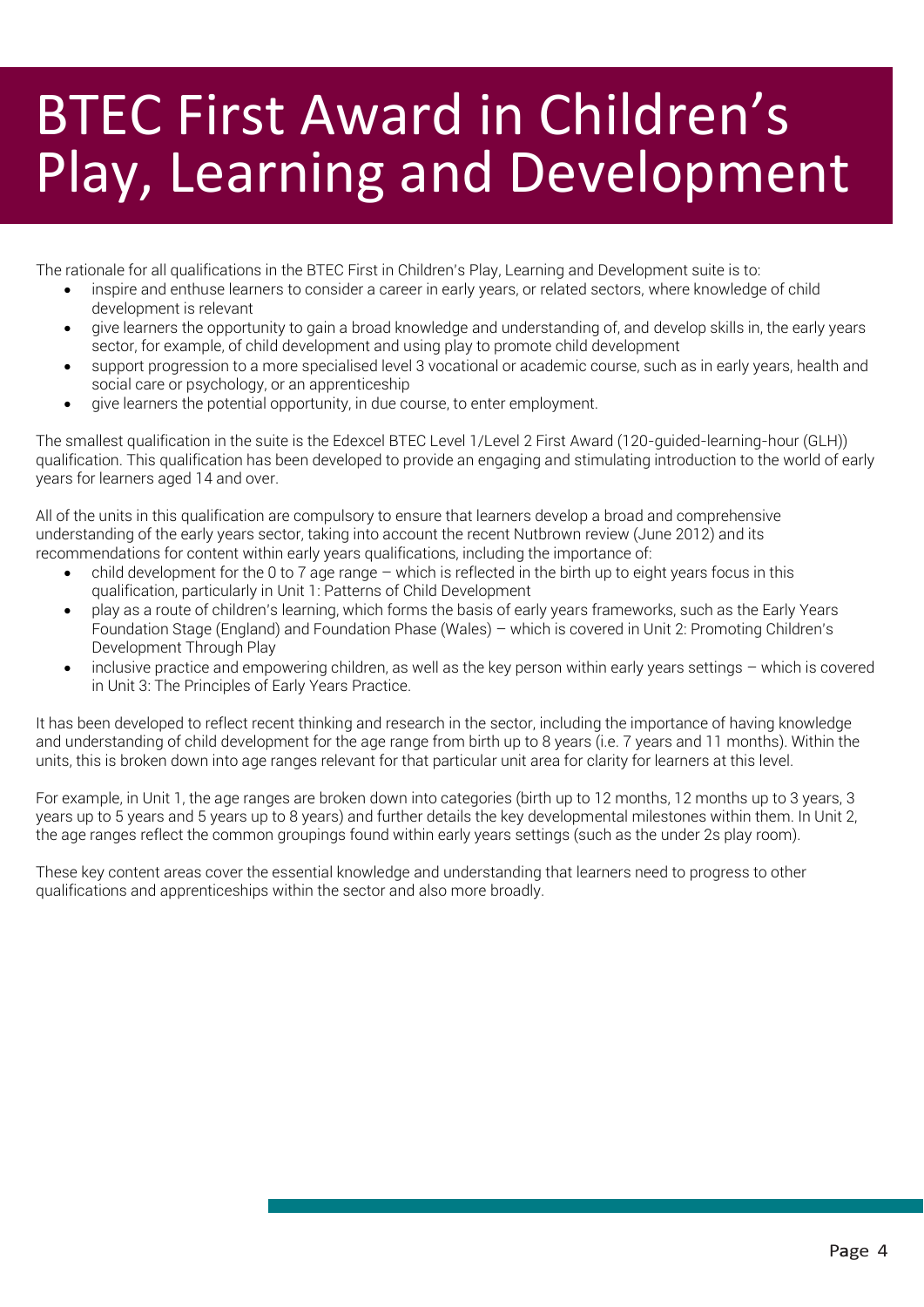# BTEC Travel and Tourism

The rationale for all qualifications in the BTEC First suite in Travel and Tourism is to:

- inspire and enthuse learners to consider a career in the travel and tourism sector
- give learners the opportunity to gain a broad knowledge and understanding of, and develop skills in, the travel and tourism sector
- support progression to a more specialised level 3 vocational or academic tourism course or an apprenticeship
- give learners the potential opportunity, in due course, to enter employment within a wide range of junior job roles across the travel and tourism sector, for example posts in travel agencies, visitor attractions and the tourist information centre.

The smallest qualification in the suite is the Pearson BTEC Level 1/Level 2 First Award (120-guided-learning-hour (GLH)) qualification. This qualification has been developed to provide an engaging and stimulating introduction to the travel and tourism industry. It includes two core units that form the fundamental knowledge and understanding of the travel and tourism sector, followed by a selection of four optional specialist units from which a further two are chosen.

The core units are:

 $\overline{\phantom{a}}$ 

- Unit 1: The UK Travel and Tourism Sector this unit covers the main types of tourism in the UK, the contribution that travel and tourism makes to the UK economy and the different component industries that make up the UK travel and tourism sector.
- Unit 2: UK Travel and Tourism Destinations this unit covers what the different types of UK destinations have to offer, as well as locating tourist UK destinations and routes.

The optional specialist units offered within this qualification build on the core and provide learners with an opportunity to develop a wider understanding and appreciation of areas of the travel and tourism sector, depending on their interests and motivation.

Learners will be able to select their optional specialist units from:

- Unit 3: The Development of Travel and Tourism in the UK which looks at developments that have shaped the sector and how the UK travel and tourism industry has developed as lifestyles, interests and technology have changed, giving an insight into why it is such a dynamic sector.
- Unit 4: International Travel and Tourism Destinations which looks at international travel and tourism destinations and gateways and reasons for their appeal to different visitors.
- Unit 5: Factors Affecting Worldwide Travel and Tourism covers the influential factors on tourism and why events such as natural disasters can have a significant impact on the sector.
- Unit 6: The Travel and Tourism Customer Experience which looks at the needs and expectations of different types of customer in the travel and tourism sector and how organisations address these.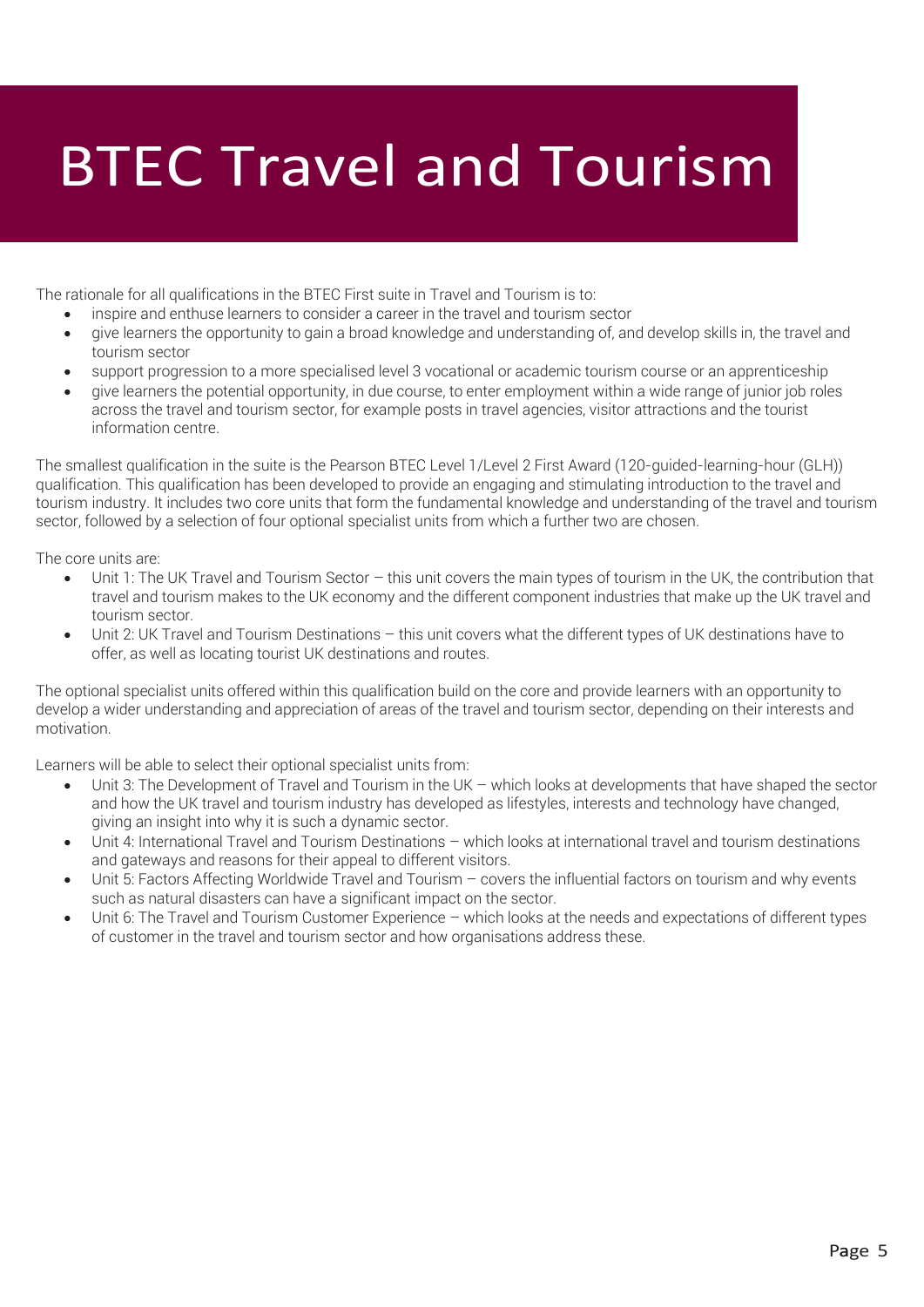### BTEC First Award Business

The Pearson BTEC Level 1/Level 2 First Award in Business has been developed in the business sector to:

- encourage personal development of knowledge and skills relevant to the business world through practical participation in a range of vocational business activities
- give learners a wider understanding and appreciation of the broad range of business specialisms through selection of optional specialist units
- encourage learners to develop their people, communication, planning and team working skills by having the opportunity to select from optional units available in the qualification structure
- provide education and training for employees in the business sector
- give opportunities for business employees to achieve a nationally recognised level 1 or level 2 vocationally-specific qualification
- give full-time learners the opportunity to enter employment in the business sector or to progress to other vocational qualifications, such as the Pearson BTEC Level 3 Nationals in Business
- give learners the opportunity to develop a range of skills and techniques, personal skills and attributes essential for successful performance in working life.

The Pearson BTEC Level 1/Level 2 First Award in Business has been designed to provide an engaging and stimulating introduction to the world of business. The qualification builds on learning from Key Stage 3 for those who may wish to explore a vocational route throughout Key Stage 4. It also provides a good introduction to business for learners in post-16 education, as well as bringing together learning at levels 1 and 2 to ensure that every learner taking the qualification completes it with a level of understanding and skill on which to build at a later date.

The core units cover the essential knowledge and skills required in the business sector. The optional specialist units, covering branding and promotion, customer service, sales, retail business, recruitment and career development, and business support, provide your centre with the opportunity to develop assignments and activities to meet the needs of both local employers and learners.

In addition to this, the qualification provides opportunities for learners to develop the communication skills needed for working in the business sector, as they progress through the course. This can be achieved through presentations and in discussions where they have the opportunity to express their opinions.

The Pearson BTEC Level 1/Level 2 First Award in Business could provide a starting point of a route into employment in many of the diverse areas of business, including roles in specialist areas such as marketing, finance, customer service or human resources in large businesses, or a more generic role in a small, local business.

In the two core units, learners will have the opportunity to develop the key enterprise and financial skills and knowledge necessary to enable them to understand how businesses recognise opportunities, and build on them to succeed. Learners will understand how a business makes and manages its money, and plans for the future.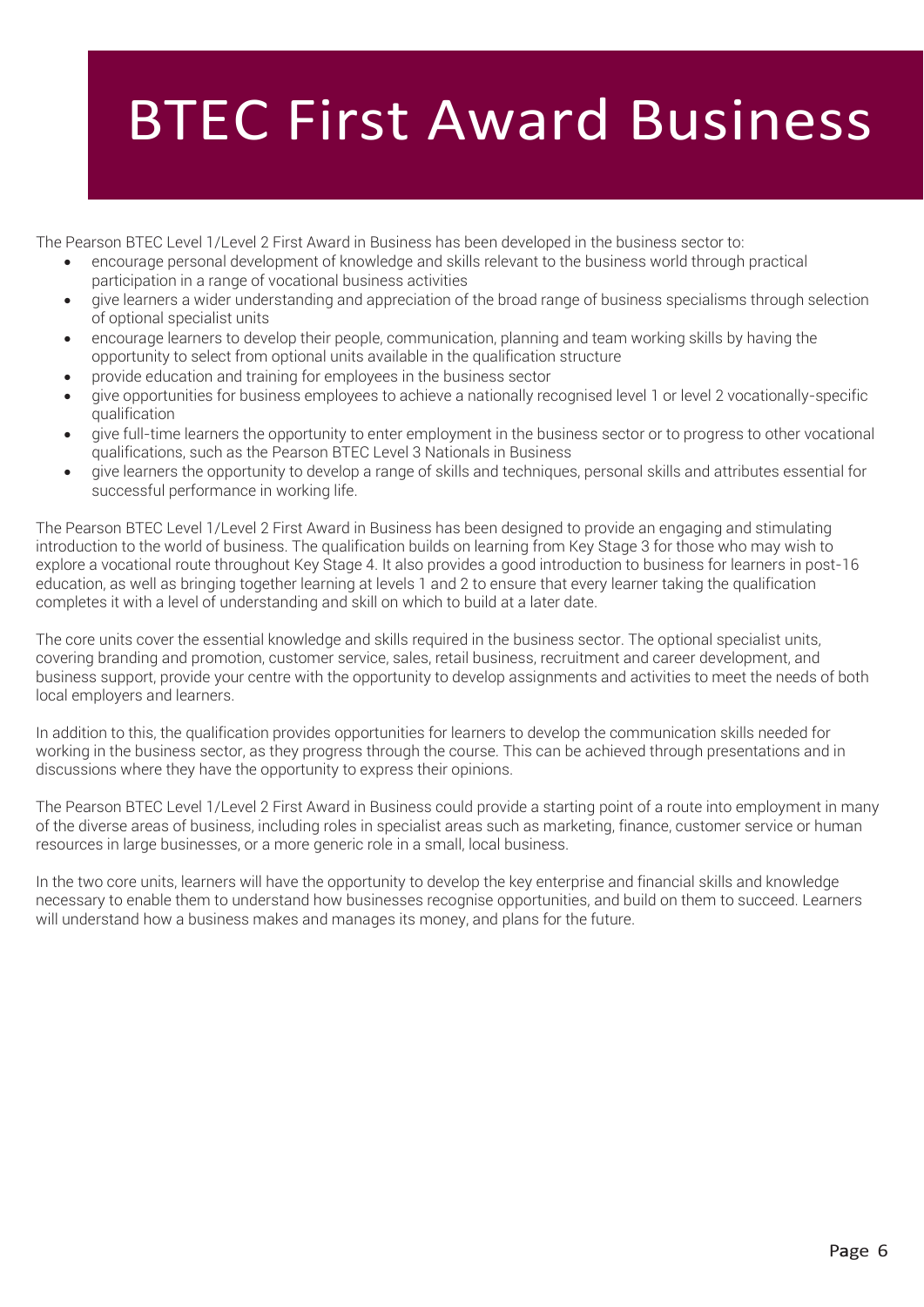# OCR Cambridge Nationals in ICT Level 1/2

This subject is an engaging, practical and takes an inspiring approach to learning and assessment. ICT now impacts our lives and everyday use from PCs to smartphones. This subject covers the themes of business information systems, creative and technical.

In this subject you will learn about creating websites, desktop publishing, creating spreadsheets, and programming and will give a basic understanding of technical components of ICT. The course is made up of four units. Three of the units are internally assessed and will be based on a scenario. The fourth unit will be externally assessed as an exam.

The units are as follows:

- Understanding computer systems
- Using ICT to create business solutions
- Handling data using spreadsheets
- Creating an interactive product using multimedia components